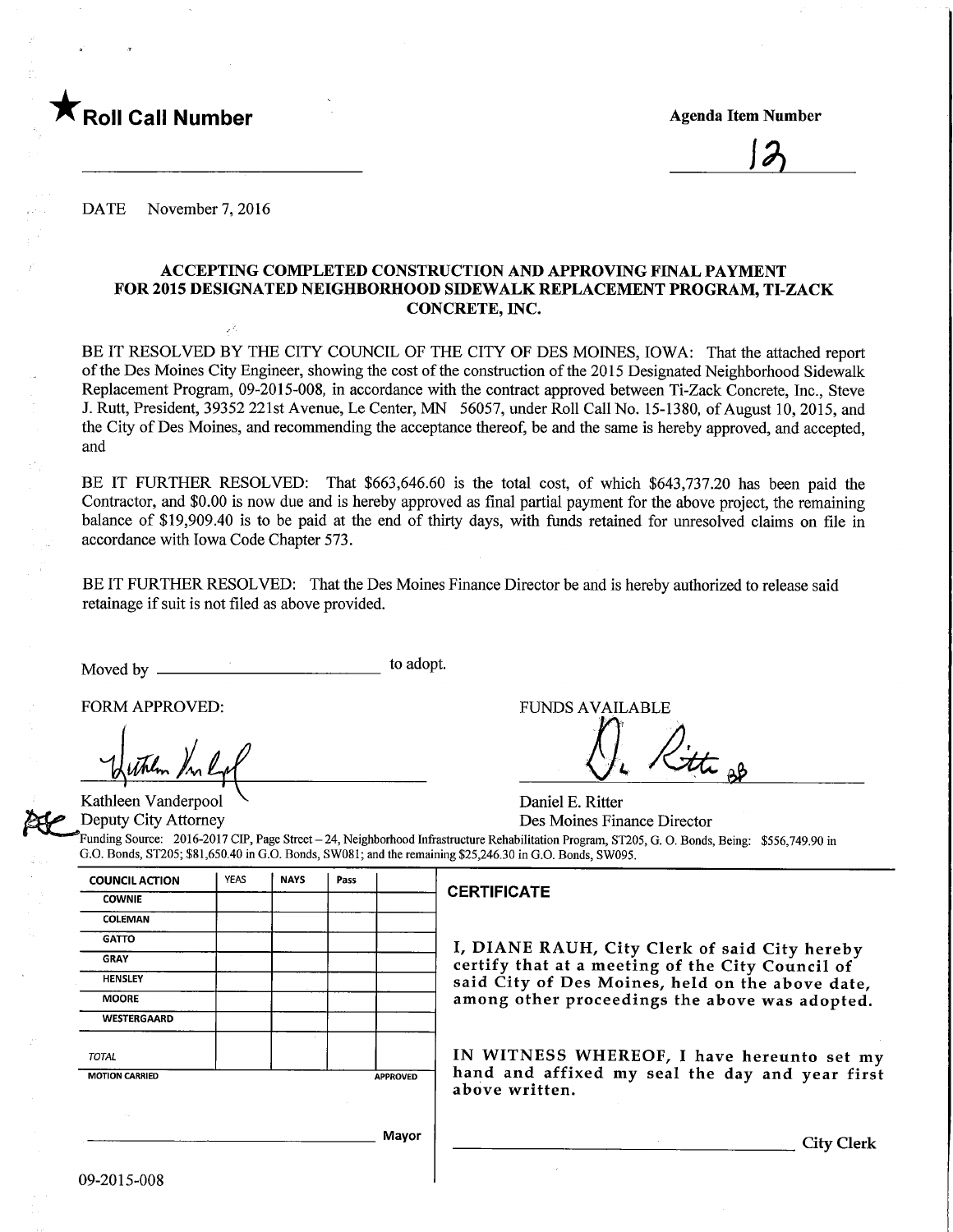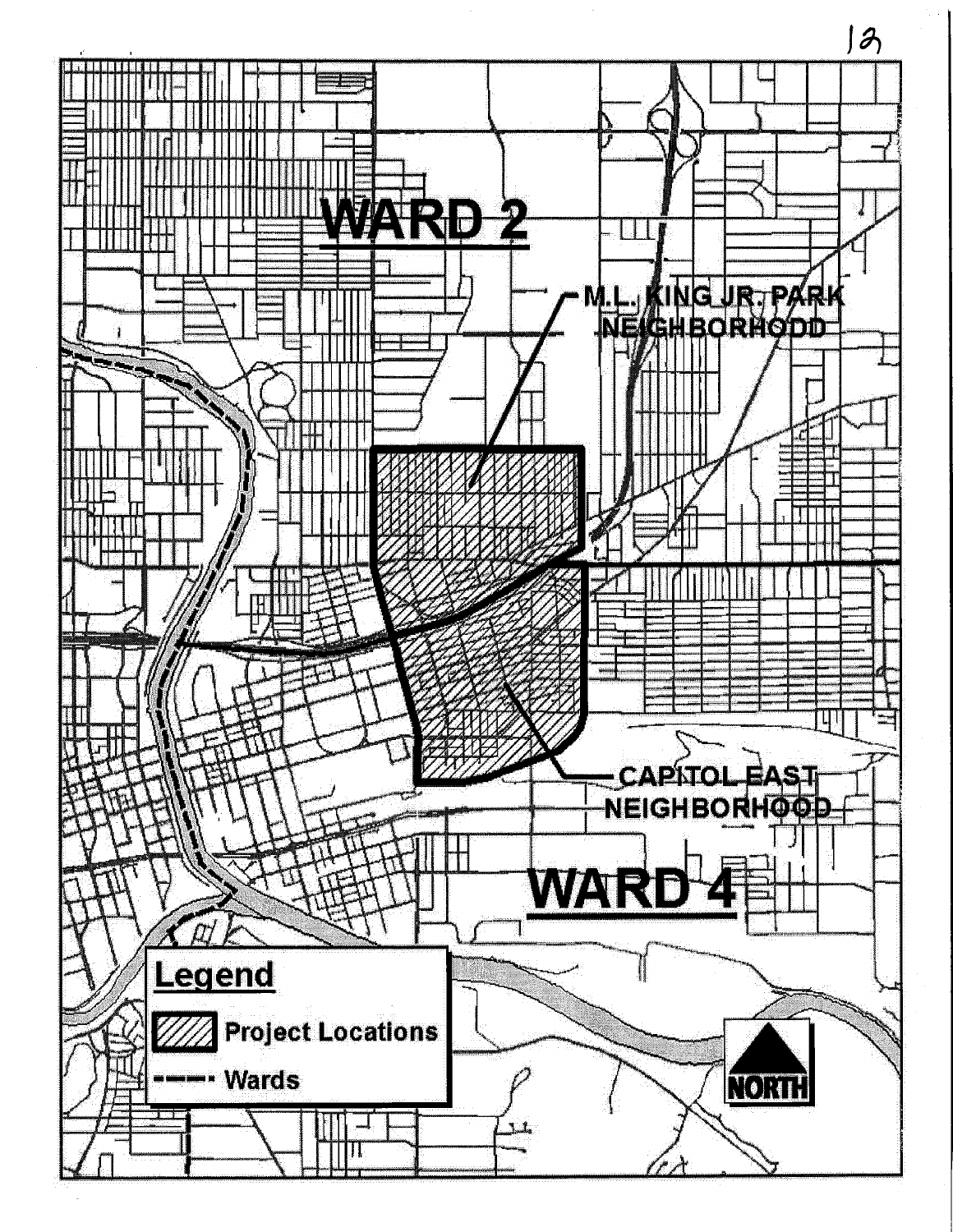

# PROJECT SUMMARY

# 2015 Designated Neighborhood Sidewalk Replacement Program

# Activity ID 09-2015-008

On August 10, 2015, under Roll Call No. 15-1380, the Council awarded the contract for the above improvements to Ti-Zack Concrete, Inc., in the amount of \$506,200.00. Tabulated below is a history of project change orders.

| Change<br>Order No. | <b>Initiated By</b> | <b>Description</b>                                                                      | Amount       |
|---------------------|---------------------|-----------------------------------------------------------------------------------------|--------------|
| 1                   | Engineering         | 6/22/2016                                                                               | \$24,780.00  |
|                     |                     | Adds 7" PCC alley approach paving and aggregate<br>resurfacing.                         |              |
| $\mathbf{2}$        | City                | 7/12/2016                                                                               | \$24,225.00  |
|                     |                     | Increase quantities to match field measured amount due to<br>extent of paved driveways. |              |
| 3                   | City                | 8/22/2016                                                                               | \$109,275.00 |
|                     |                     | Adjust contract quantities to match as built quantities.                                |              |
| 4                   | Engineering         | 10/19/2016                                                                              | \$(833.40)   |
|                     |                     | Adjust final quantities to as-built amounts.                                            |              |
|                     |                     | <b>Original Contract Amount</b>                                                         | \$506,200.00 |
|                     |                     | <b>Total Change Orders</b>                                                              | \$157,446.60 |
|                     |                     | <b>Percent of Change Orders to Original Contract</b>                                    | 31.10%       |
|                     |                     | <b>Total Contract Amount</b>                                                            | \$663,646.60 |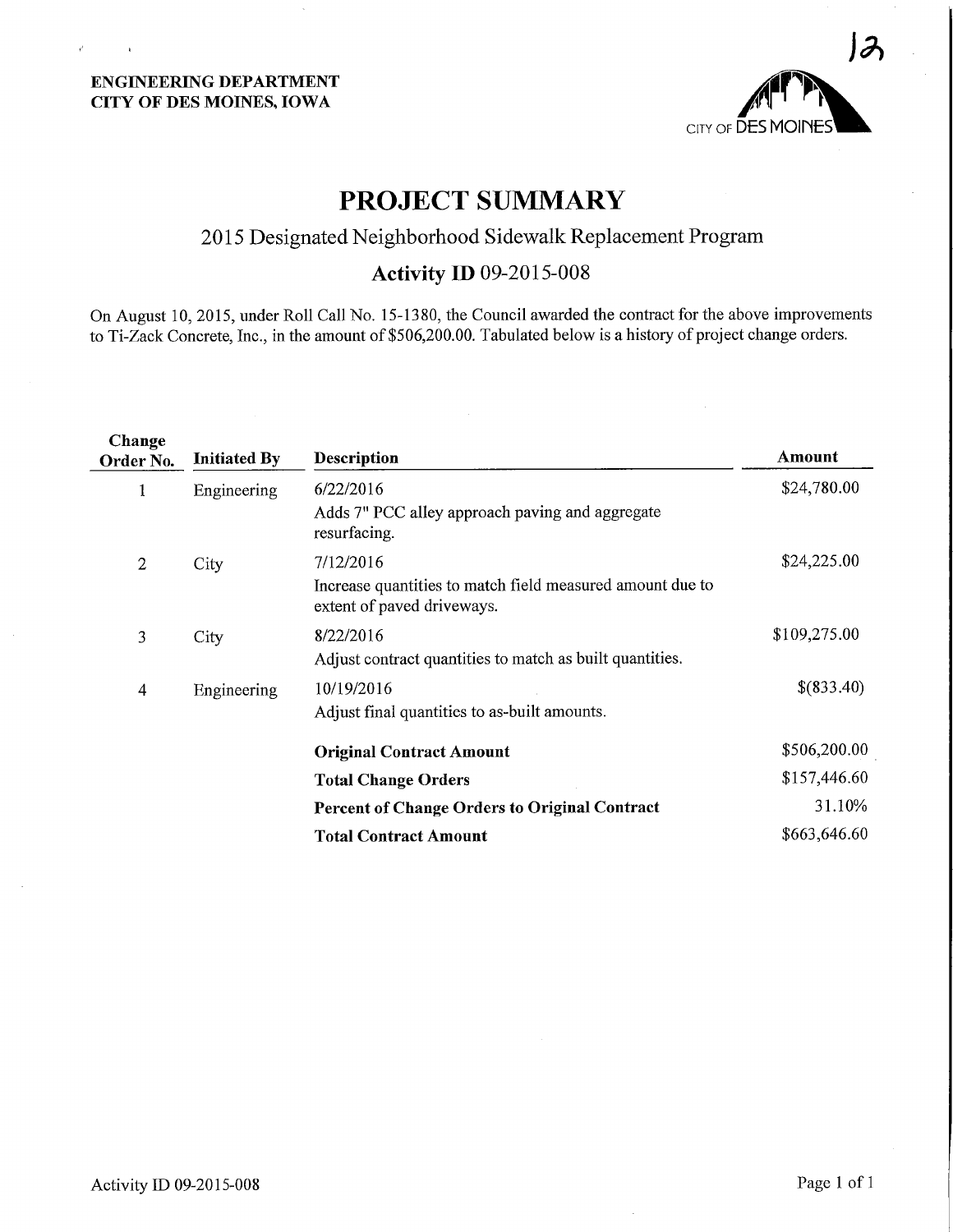

#### AGENDA HEADING:

Accepting completed construction and approving final payment for the 2015 Designated Neighborhood Sidewalk Replacement Program, Ti-Zack Concrete, Inc.

## SYNOPSIS:

Approve the Engineer's Certification of Completion, accept construction of said improvement, and authorize final payment to the contractor.

### FISCAL IMPACT:

Amount: \$663,646.60 As-Built Contract Cost

Funding Source: 2016-2017 CIP, Page Street - 24, Neighborhood Infrastructure Rehabilitation Program, ST205, G. 0. Bonds, Being: \$556,749.90 in G.O. Bonds, ST205; \$81,650.40 in G.O. Bonds, SW081; and the remaining \$25,246.30 in G.O. Bonds, SW095.

#### CERTIFICATION OF COMPLETION:

On August 10, 2015, under Roll Call No. 15-1380, the City Council awarded a contract to Ti-Zack Concrete, Inc., Steve J. Rutt, President, 39352 221st Avenue, Le Center, MN 56057 for the construction of the following improvement:

2015 Designated Neighborhood Sidewalk Replacement Program, 09-2015-008

The improvement includes reconstruction of Class A Portland cement concrete sidewalks, and Class B Portland cement concrete sidewalks four (4) inches thick, (six (6) inches thick at driveways), together with all appurtenances; in accordance with the contract documents at various locations in the Martin Luther King Jr. Park Neighborhood and the Capitol East Neighborhood, in the City of Des Moines, Iowa. Sidewalks will be replaced at locations inspected by the Engineering Department. In the vicinity where sidewalks will be replaced, curb ramps compliant with the requirements of the Americans with Disabilities Act of 1990 and the regulations associated with this law as it applies to pedestrian facilities will also be constructed

I hereby certify that the construction of said 2015 Designated Neighborhood Sidewalk Replacement Program, Activity ID 09-2015-008, has been completed in substantial compliance with the terms of said contract, and I hereby recommend that the work be accepted. The work commenced on June 7, 2016, and was completed on October 31,2016.

Engineering . T 515.283.4920 . F 515.283.4112 . www.dmgov.org City Hall . 400 Robert D. Ray Drive . Des Moines . Iowa . 50309-1891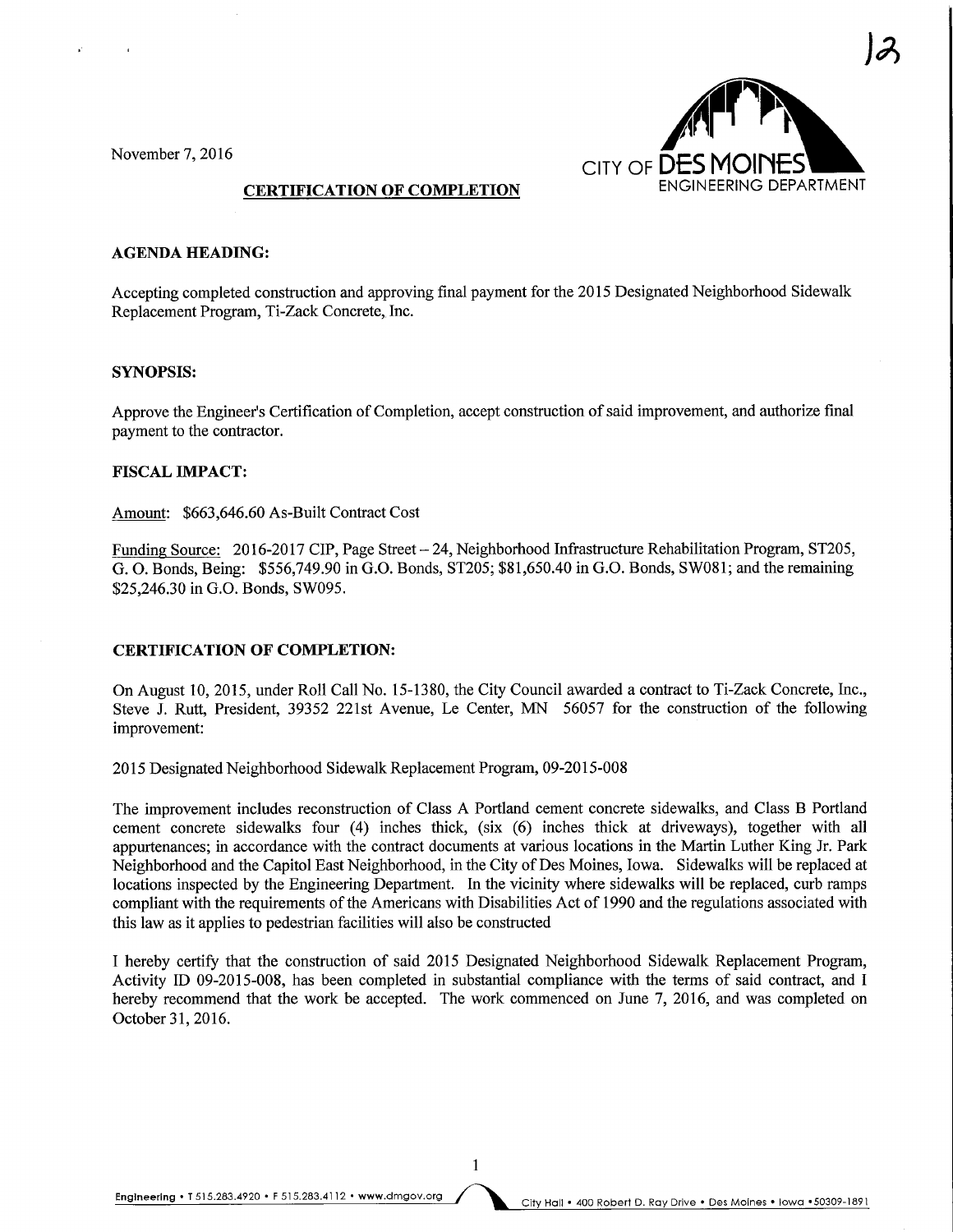I further certify that \$663,646.60 is the total cost of said improvement, of which \$643,737.20 has been paid the Contractor and \$0.00 is now due and is hereby approved as final partial payment for the above project, the remaining balance of \$19,909.40 is to be paid at the end of thirty days, with funds retained for unresolved claims on file in accordance with Iowa Code Chapter 573. The amount of completed work is shown on the attached Estimate of Construction Completed.

Pilmela SC: 1824 RD

Pamela S. Cooksey, P.E. Des Moines City Engineer

 $\overline{2}$